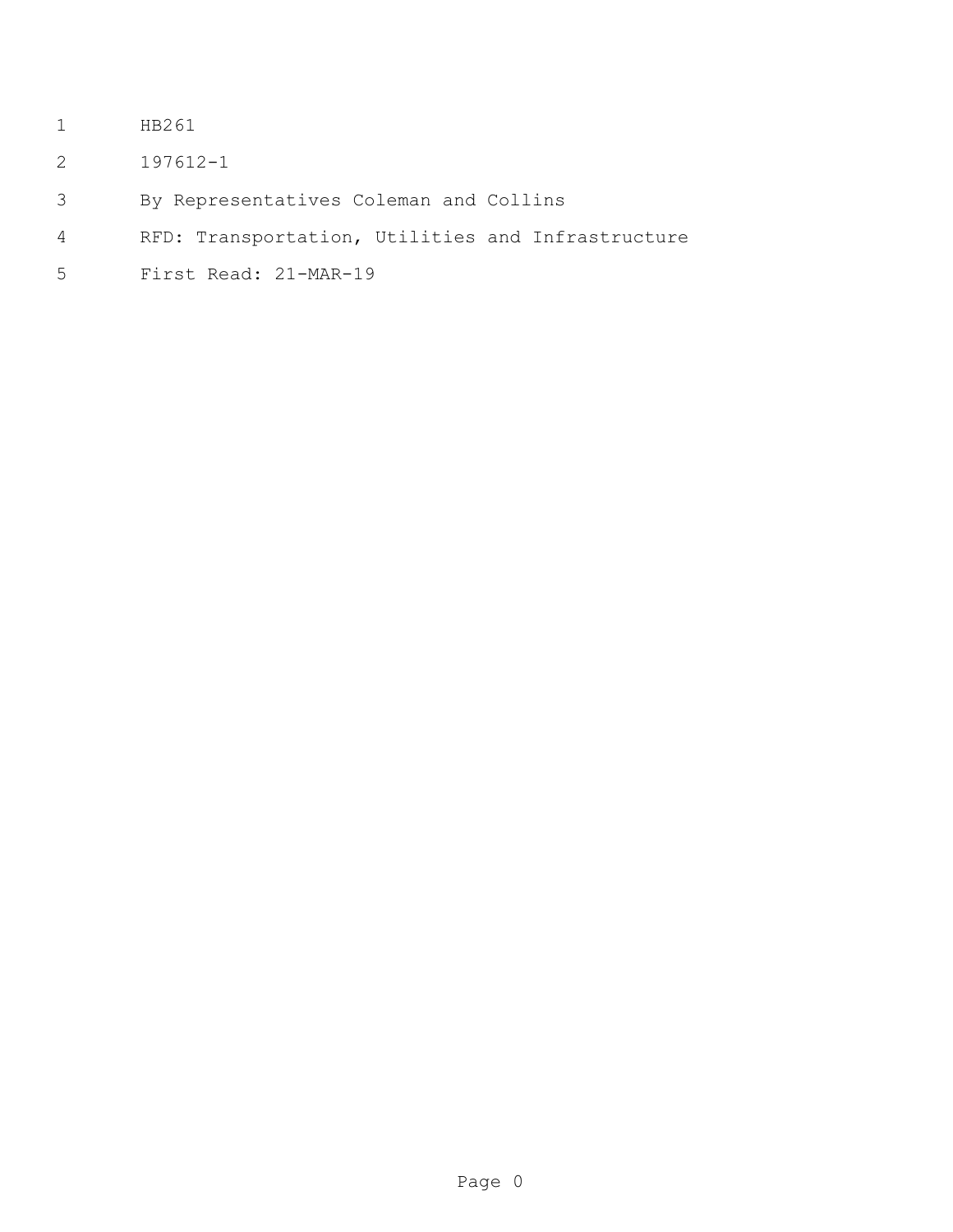| $\mathbf 1$  | 197612-1:n:03/07/2019:CNB/tj LSA2019-813                       |
|--------------|----------------------------------------------------------------|
| $\mathbf{2}$ |                                                                |
| 3            |                                                                |
| 4            |                                                                |
| 5            |                                                                |
| 6            |                                                                |
| 7            |                                                                |
| 8            | This bill would require any trade school or<br>SYNOPSIS:       |
| 9            | junior college offering certain truck driving                  |
| 10           | courses to offer training on the recognition,                  |
| 11           | prevention, and reporting of human trafficking.                |
| 12           |                                                                |
| 13           | A BILL                                                         |
| 14           | TO BE ENTITLED                                                 |
| 15           | AN ACT                                                         |
| 16           |                                                                |
| 17           | Relating to trade schools and junior colleges; to              |
| 18           | require trade schools or junior colleges that offer certain    |
| 19           | truck driving courses to offer training on the recognition,    |
| 20           | prevention, and reporting of human trafficking.                |
| 21           | BE IT ENACTED BY THE LEGISLATURE OF ALABAMA:                   |
| 22           | Section 1. (a) Any trade school or junior college,             |
| 23           | as defined in Section 16-60-81, Code of Alabama 1975, offering |
| 24           | instruction in the operation of commercial motor vehicles as   |
| 25           | part of the driver training school shall offer, as part of the |
| 26           | commercial motor vehicle driving course curriculum, industry   |
|              |                                                                |